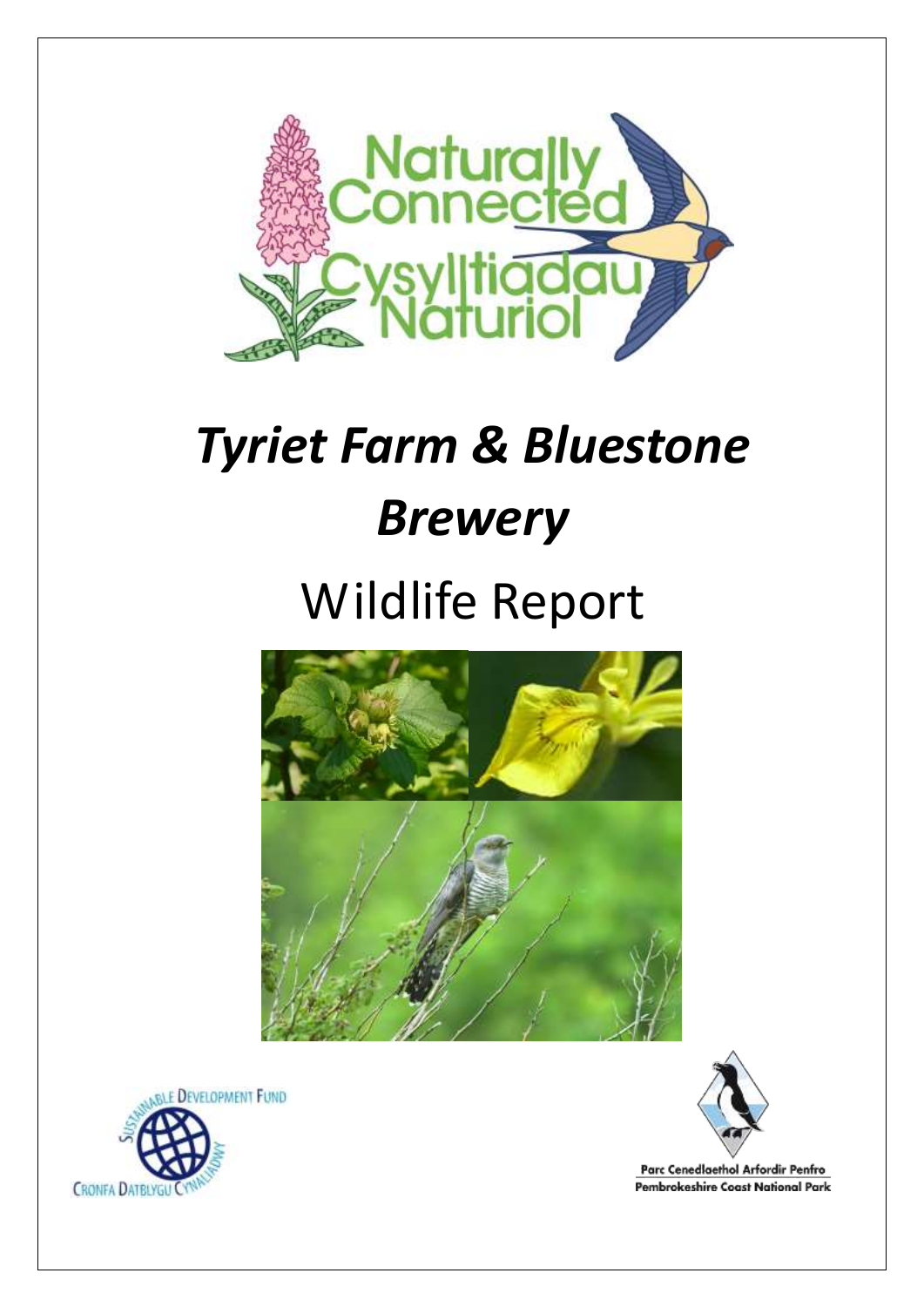*This report was prepared by John Hudson Ecological Consultancy and Pembrokeshire Coast National Park Authority as part of the 'Naturally Connected' project. The project was funded by the Welsh Government's Sustainable Development Fund.*

*This is a pilot project so we would love to receive your feedback on this information pack. You can send your comments to [sarahme@pembrokeshirecoast.org.uk](mailto:sarahme@pembrokeshirecoast.org.uk) or leave your comments in the visitor book.*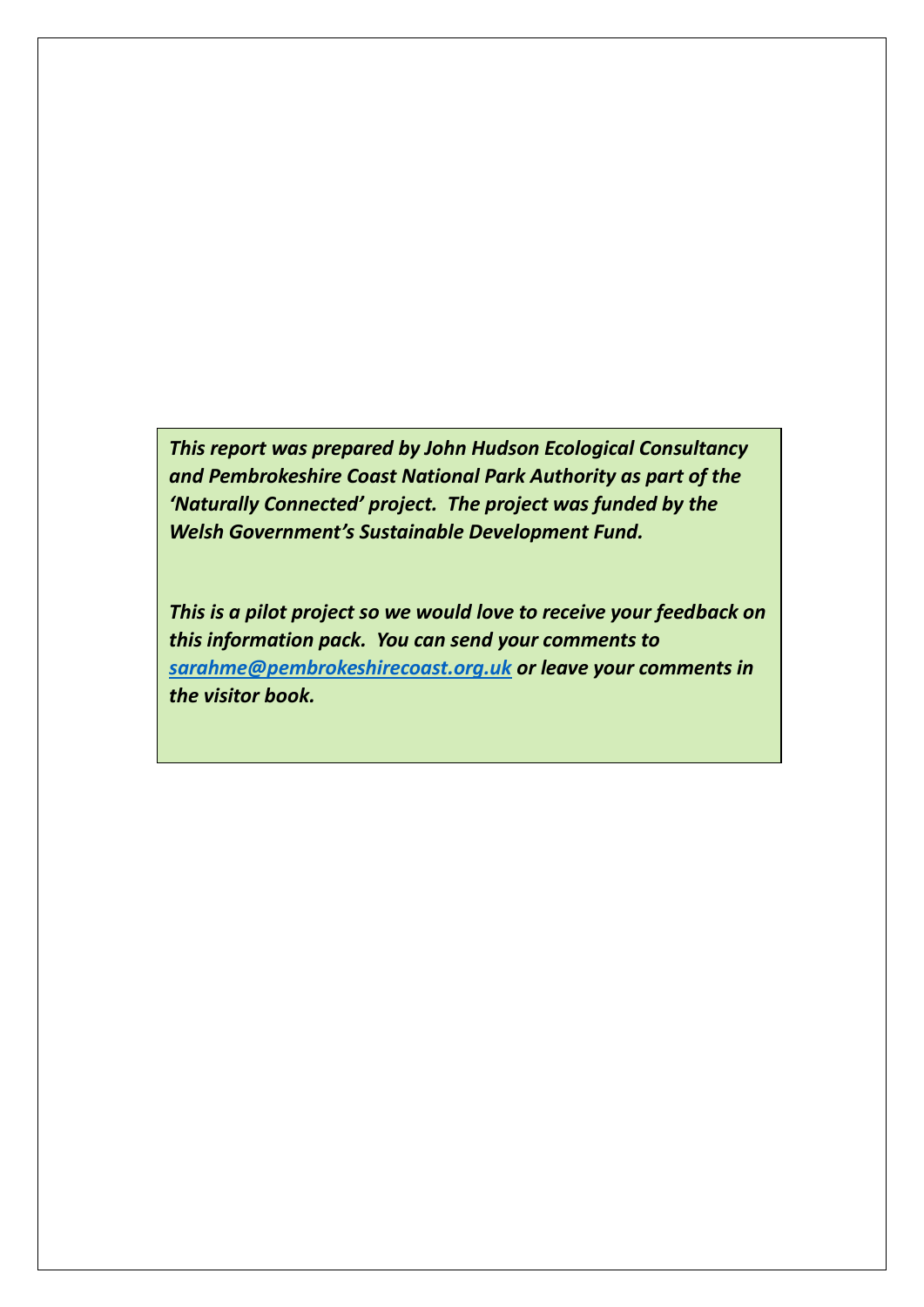## **Pembrokeshire Coast National Park**

Welcome to Pembrokeshire Coast National Park!

Pembrokeshire lies at the south west extreme of Wales and is surrounded on three sides by the sea. Pembrokeshire's marine and terrestrial environments are strongly influenced by the Gulf Stream and the National Park supports species found in both warmer, southern areas as well as those from colder, northern regions.

Pembrokeshire is internationally important for many of its coastal, marine and lowland heath habitat as well as ancient, semi-natural oak woodland in the North of the park. These habitats support some of our most iconic species including choughs, puffins and seals.

The high wildlife value of the Park is reflected by its nature conservation designations which include:

- 13 Special Areas of Conservation (3 Marine SACs overlap about 75% of the Park coastline and account for about 60% of the inshore area).
- 5 Special Protection Areas.
- 1 Marine Nature Reserve (Skomer) one of three in the UK.
- 7 National Nature Reserves.
- 60 Sites of Special Scientific Interest.

With miles of rugged coastline, sandy beaches, farmland, valleys, hills and woodlands to explore, we hope this short guide will help you experience some of the fabulous wildlife our National Park has to offer.

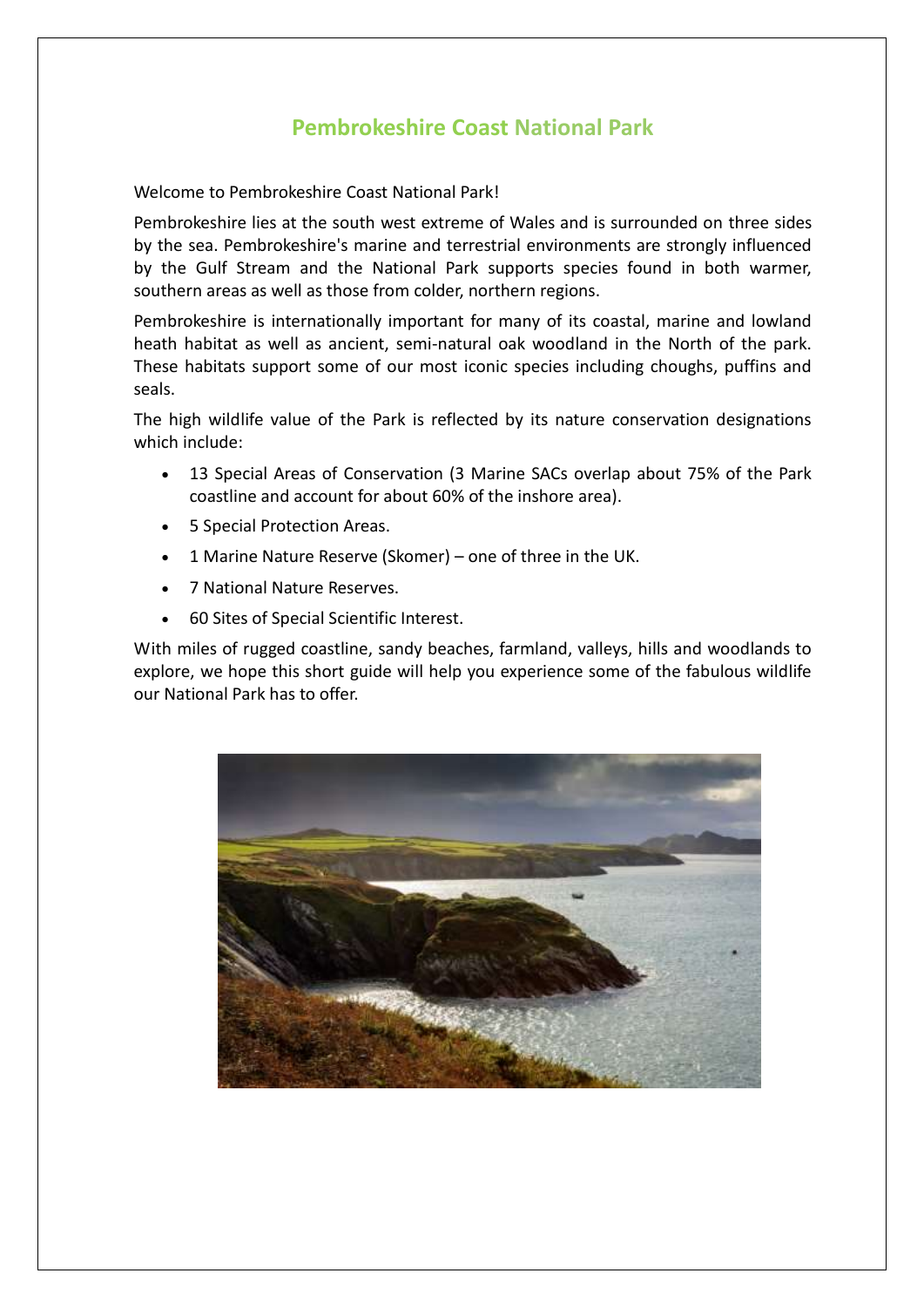## **Tyriet Farm**

The name Tyriet is derived from Ty'r-let meaning "Gate House" which probably refers to a former mountain gate leading to the common land of Mynydd Preseli. Tyriet is a privately owned 100 acre working organic farm in the Gwaun Valley, in the foothills of the Preseli mountains. The farm and its surroundings are steeped in history and a visit here takes you back in time. Field patterns have changed little since at least the nineteenth century and the small fields retain their original Welsh names such as "Y Waun" - "The Marsh" in English. The ancient field boundaries are marked by stone walls and hedge banks and are dotted ancient oak trees.

Tyriet Farm lies in Cwm Gwaun, the Gwaun Valley in English. The River Gwaun rises to the east of Pontfaen and runs into the sea at Fishguard. This steep sided valley was cut by the rushing waters of melting glaciers at the end of the last Ice Age - it is one of most spectacular glacial meltwater channels in Britain. Today the valley is a place of tranquillity where of sparkling streams flow through tangled green woods. Tyriet nestles below one of these woods, the Allt Pontfaen – Coed Gelli-Fawr Site of Special Scientific Interest (SSSI).

## **Pastures & Meadows**

Traditionally managed hay meadows (Point 2 on the map) are a real rarity these days, making this little part of Pembrokeshire a very special place. A look back in time helps us understand why this is the case. During wartime, food was scarce and many traditionally managed grasslands were ploughed – either converted to arable or re-seeded with high yielding grasses with high doses of fertilisers applied to further increase productivity. The result of these agricultural improvements is of course higher productivity and more food but this has come at the expense of the old wildflower grasslands. Across the country as a whole Britain has lost more than 95% of its traditionally managed grasslands since 1939, mostly replaced by a monoculture of rye grass which supports few wildflowers and little wildlife.



**Flower-rich grassland**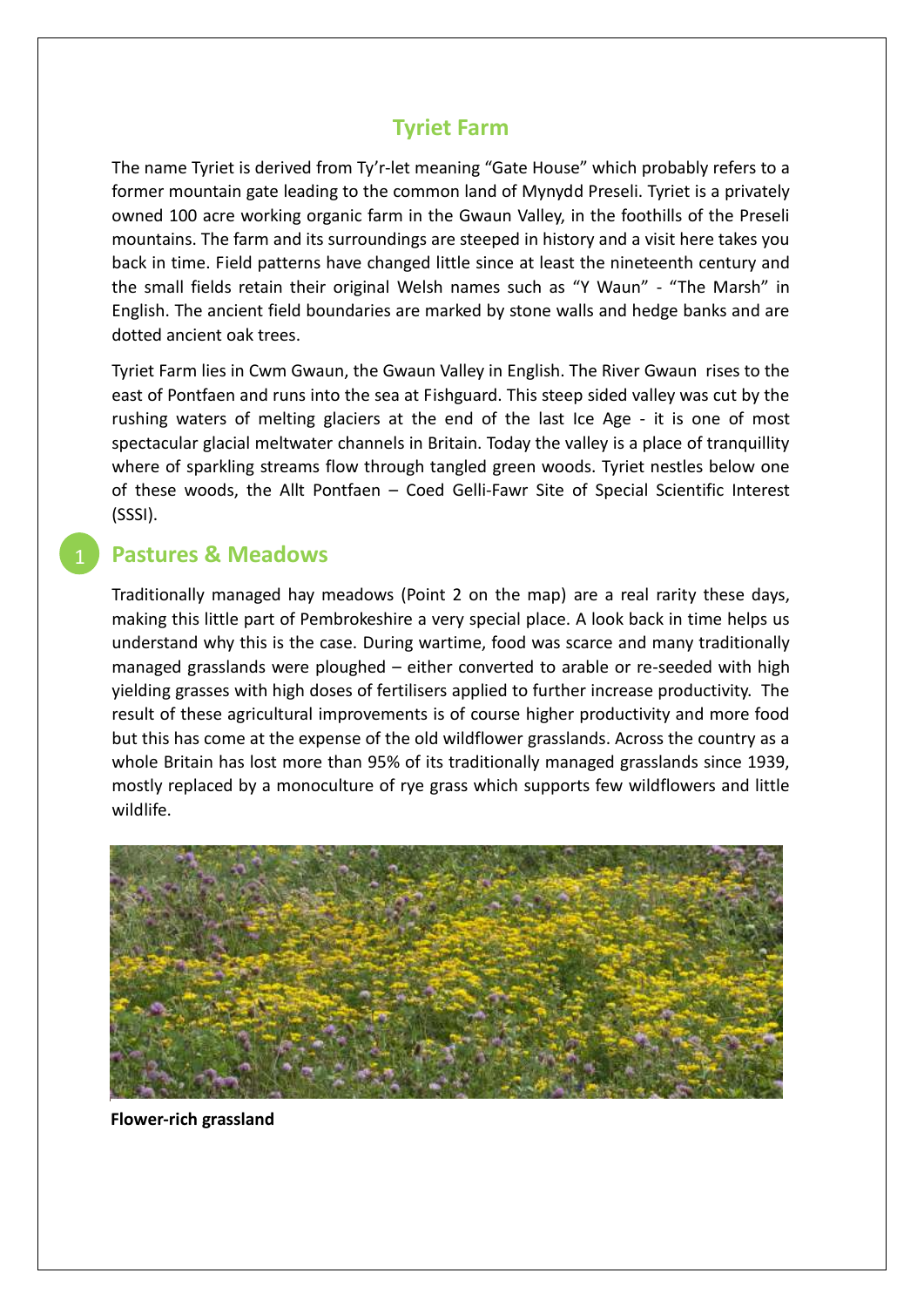The traditional grasslands at Tyriet are not ploughed and no artificial fertilisers are added and, because of this, their floral diversity can be breath-taking. A huge range of plants grow in the meadows and pastures and they become a sea of purple and yellow in summer as the knapweed, hawkbits and birds-foot trefoil come in to bloom. However, their importance extends beyond their obvious floral diversity as they give rise to complex food webs. Ground nesting birds are able to complete their **Knapweed** breeding and the flowers provide rich nectar



sources and pollen for a range of insects such as bees and butterflies.



This delicate balance can be hard to maintain as grasses can easily take over the flowers which are less competitive. The pastures at Tyriet are summer grazed by cattle and a hay crop is taken from the meadows. The hay is cut just once a year, from July onwards. This gives the wildflowers a chance to flower and set seed. The mowing regime coupled with low inputs of organic fertilisers keeps nutrient levels low and allows the wildflowers to thrive. After the hay has been cut in late July or august the "aftermath" is

**Birds-foot Trefoil**

also grazed by cattle and sheep.

#### **Wetland, wet meadow & pond**

Wetlands are areas that underwater for at least part of the year. At Tyriet, when the river Gwaun rises the wetland (point 5 on the map) becomes flooded. Many wetlands are threatened by drainage, water abstraction, and development. The wetlands and wet

meadow at Tyriet (point 1 on the map) have not been drained allowing marsh birds-foot trefoil, spearwort, marsh forget me knot, ragged robin , marsh willow herb, creeping buttercup, iris and water mint all thrive in these diverse areas. This rich diversity of plants in turn supports a great range of wildlife. These wetlands are perfect for amphibians such as frogs, toads and newts as well as for invertebrates such as beetles and moths and butterflies.



**Ragged Robin**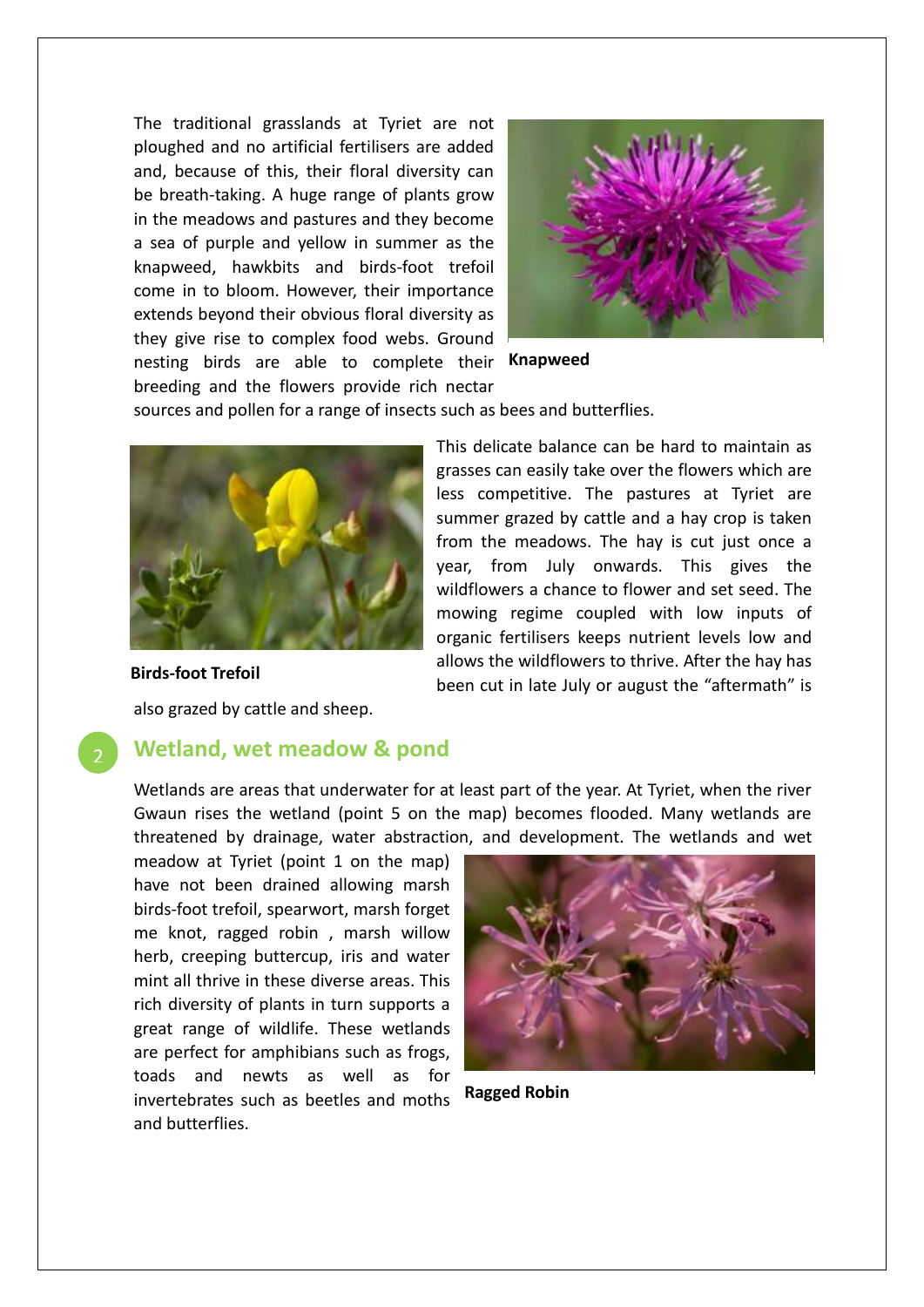

**Common Darter**

Dragonflies and damselflies may also be seen basking on bankside vegetation around the pond (point 8 on the map). Dragonflies hold their wings outspread when resting and have large bodies. Damselflies are more delicate than dragonflies and hold their wings together when at rest - look out for their bright red or blue "matchstick" bodies amongst the vegetation. Living in the pond and spending their whole life-cycle there are various insects including diving beetles, whirligig beetles and pond skaters. Other

creatures such as newts, frogs and toads only need bodies of water for part of their lifecycle. They reproduce in them but often hibernate on land over winter. Dragonflies and damselflies also spend much of their life-cycle in ponds, lakes or streams emerging to find a mate and breed returning to the water to lay eggs.

## **The Brewery and Reed bed filter**

In 2013 Bluestone Brewery was opened in the farmyard at Tyriet. The brewery and farm work together holistically. In the brewing process large quantities of hops are required. When these have finished



**The reedbed filter cleans the water before it returns to the river** 

flavouring the beer, they are fed to the cattle along with the yeast and grains! A reed bed filter (point 9 on the map) was established through which the waste water from cleaning the casks filtrates its way back into the ground. The reed bed also forms an interesting habitat in its own right. Redstarts nest in crevices of the brewery buildings too!



#### **Redstart**

#### **Woodland**

Some of Tyriet's woodland (point 3 on the map) is ungrazed and, by excluding cattle and sheep from the woodland, it is able to regenerate naturally as saplings can grow without being eaten or trampled. This area is listed as Ancient Woodland which means this land has been wooded since the 1600's and probably even longer. The shrub layer and ground vegetation of ungrazed woods provide suitable conditions for dormice and for birds such as blackcaps and chiffchaffs to nest in. Just across the river Gwaun from Tyriet is the Allt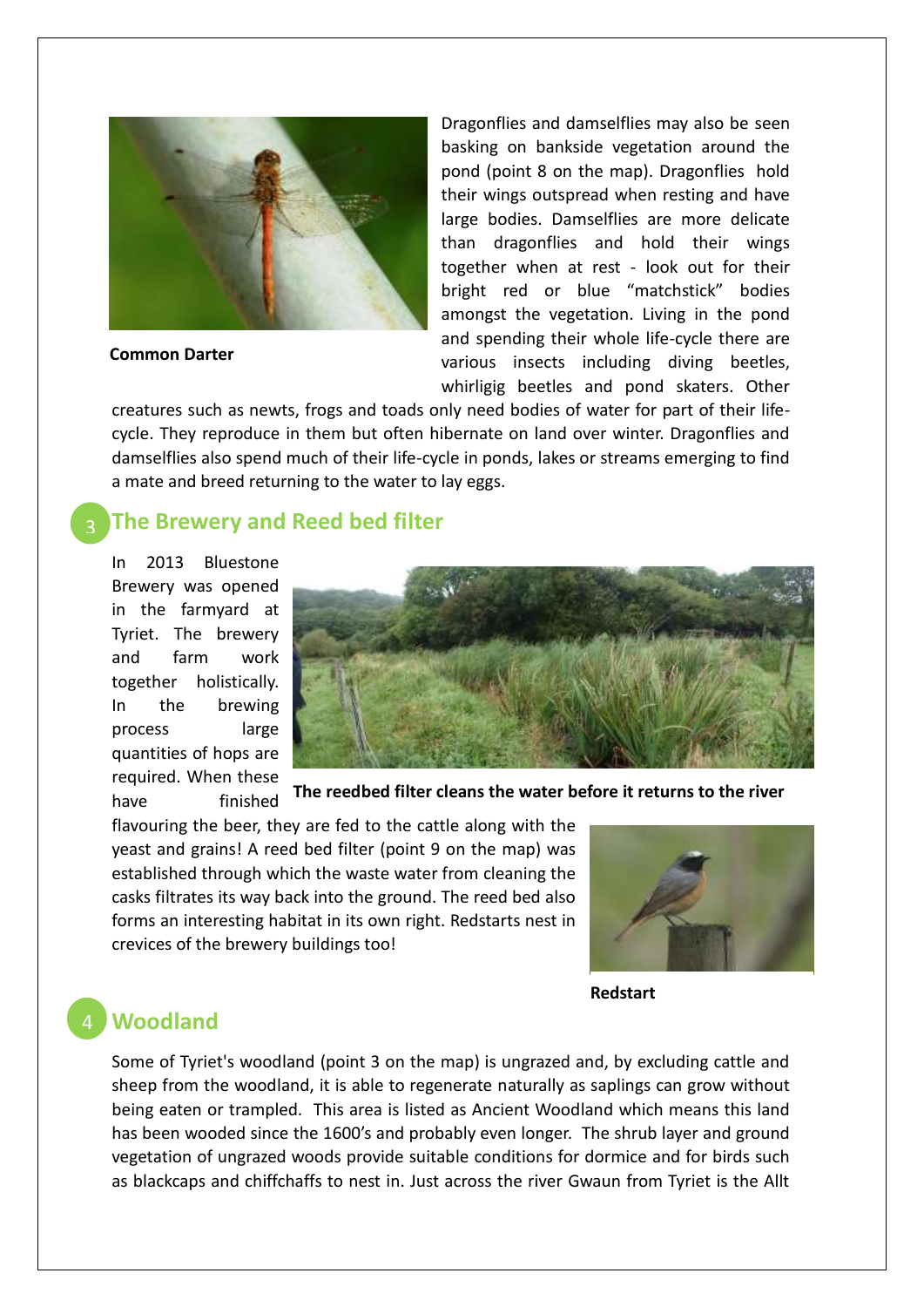Pontfaen – Coed Gelli-Fawr Site of Special Scientific Interest (SSSI) which comprises six contiguous ancient semi-natural woodlands. This continuity of woodland cover is important, linking the woods at Tyriet into the wider landscape and allowing species such as dormice and otter to disperse throughout the valley.

At night the characteristic hoot of a tawny owl echoes from the woodlands but you are unlikely to see them as they are strictly nocturnal. In the daytime they are likely to be hiding, very well camouflaged in a hole in a tree or sometimes sitting on a branch.



**Hazel dormouse PCNPA**

#### **Wooded pasture**

Grazed woodlands are known as "wood pasture" (point 4 on the map), land dotted with widely spaced trees over a grassy sward. Continual grazing suppresses the regeneration of trees and removes the shrub layer. The trees are often gnarled from the effects of livestock browsing and may be richly clothed with lichens. This habitat is a speciality of western Wales and support a distinctive bird fauna including pied flycatchers, redstarts and wood warblers. Flycatchers and redstarts are holenesters and retaining old trees and dead standing wood provides them with nest sites.

The woods adjacent to Tyriet are designated as Sites of Special Scientific Interest (SSSI) in part because of the rich lichen communities present. Lichens are very noticeable in the woods and on the field trees, growing **Wood pasture** on the trunks and twigs. Lichens are part fungus and



part algae. The fungus provides the structure or the "home" and the algae provides food,

by photosynthesis. Lichens grow in three different forms, "crustose" or crust like, "foliose" or leaf like and "fruticose" which are bushy or beard like. Lichens absorb nutrients from the air and, as they have no control over what they absorb, they are very sensitive to pollutants such as sulphur dioxide and nitrogen - their abundance here at Tyriet Farm is an indicator of good air quality. Many of the birds that nest among the trees and bushes also use lichens to line their nests!



**Lichens**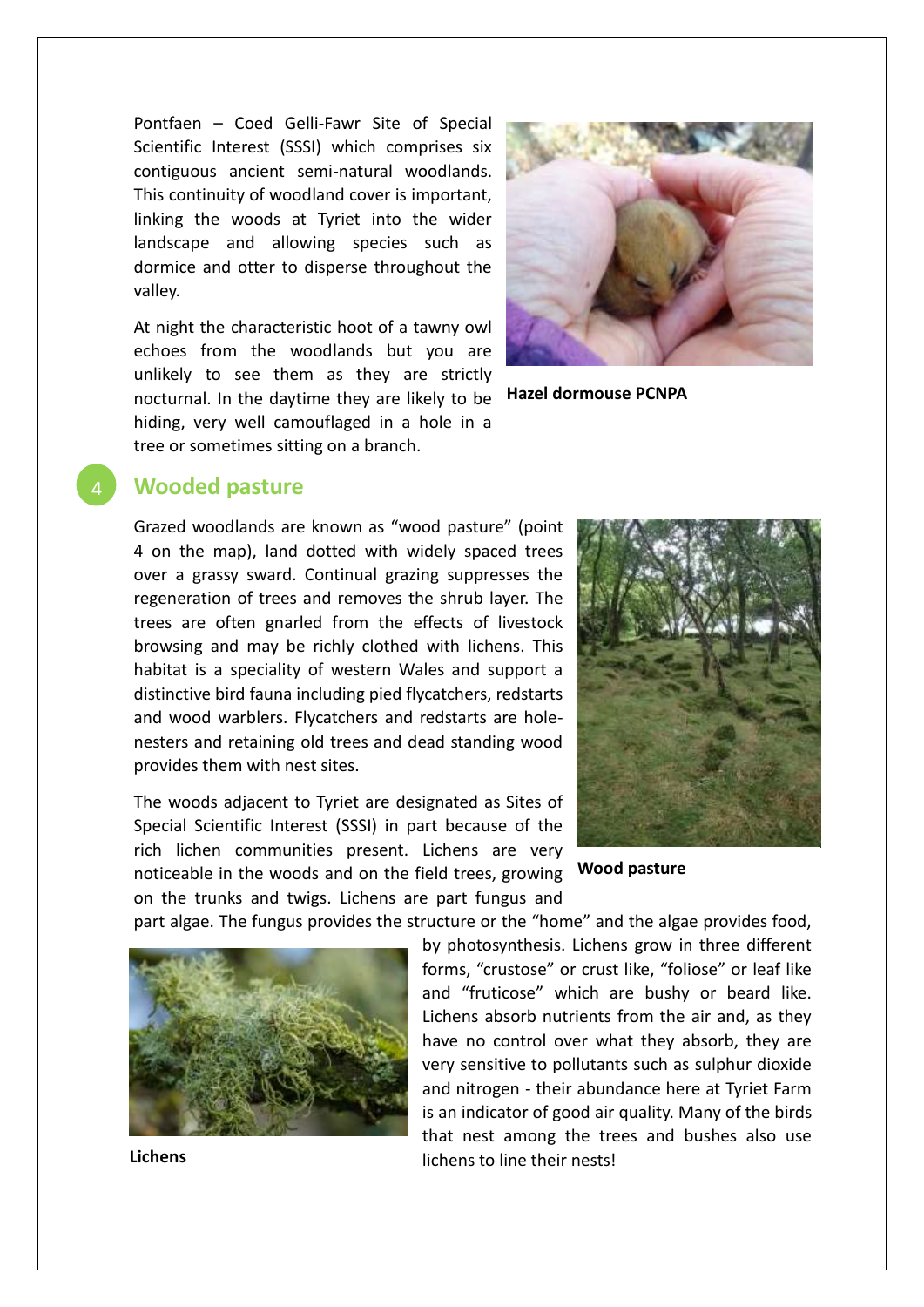**Scrub** 



**European Gorse**

At Tyriet is will always be kissing season as the scrub (point 7 on the map) is a mixture of bracken and gorse and it is said that when gorse is out of flower kissing is out of fashion. This long flowering season is of benefit to a wide variety of insects as it provides nectar throughout the year when few other flowers are available.

Gorse is part of the pea family which means that the roots have nodules where nitrogen fixing bacteria live. Gorse

and the associated bacteria take nitrogen from the atmosphere and enrich the soil. The living plant is nutritious for livestock but is well protected with spines. The fresh new shoots are eaten with relish by horses in the spring or following cutting or burning. In the past gorse was widely used, cut and crushed in specialised "Furze Mills", as winter fodder for horses and cattle.

#### **Hazel coppice**

Coppicing trees (point 6 on the map) is a traditional method of producing wood for a variety of uses. Coppicing involves cutting a tree low to the ground. This encourages the vigorous regrowth of numerous new shoots and extends the lifespan of the tree. Traditionally hazel coppice was used for a range of purposes such as making sheep

hurdles and wattle walls for houses. When trees are coppiced, more light reaches the ground, encouraging a greater diversity of plants to grow, from which insects and birds such as warblers also benefit.

However, this regular disturbance means that some slow growing organisms such as lichens are at a disadvantage as they require undisturbed woods. However, as well as the coppice, there are some beautiful examples of large old uncut hazel's at Tyriet which provide just these conditions.





Hazel woods have long been known as a favourite habitat for dormice who feed up on nuts in autumn in readiness for hibernation. In the spring dormice emerge from their long winter hibernation and feast upon a glut of moth caterpillars including the large emerald and barred umber that feed on the newly opened hazel leaves. Birds such as nuthatch, jay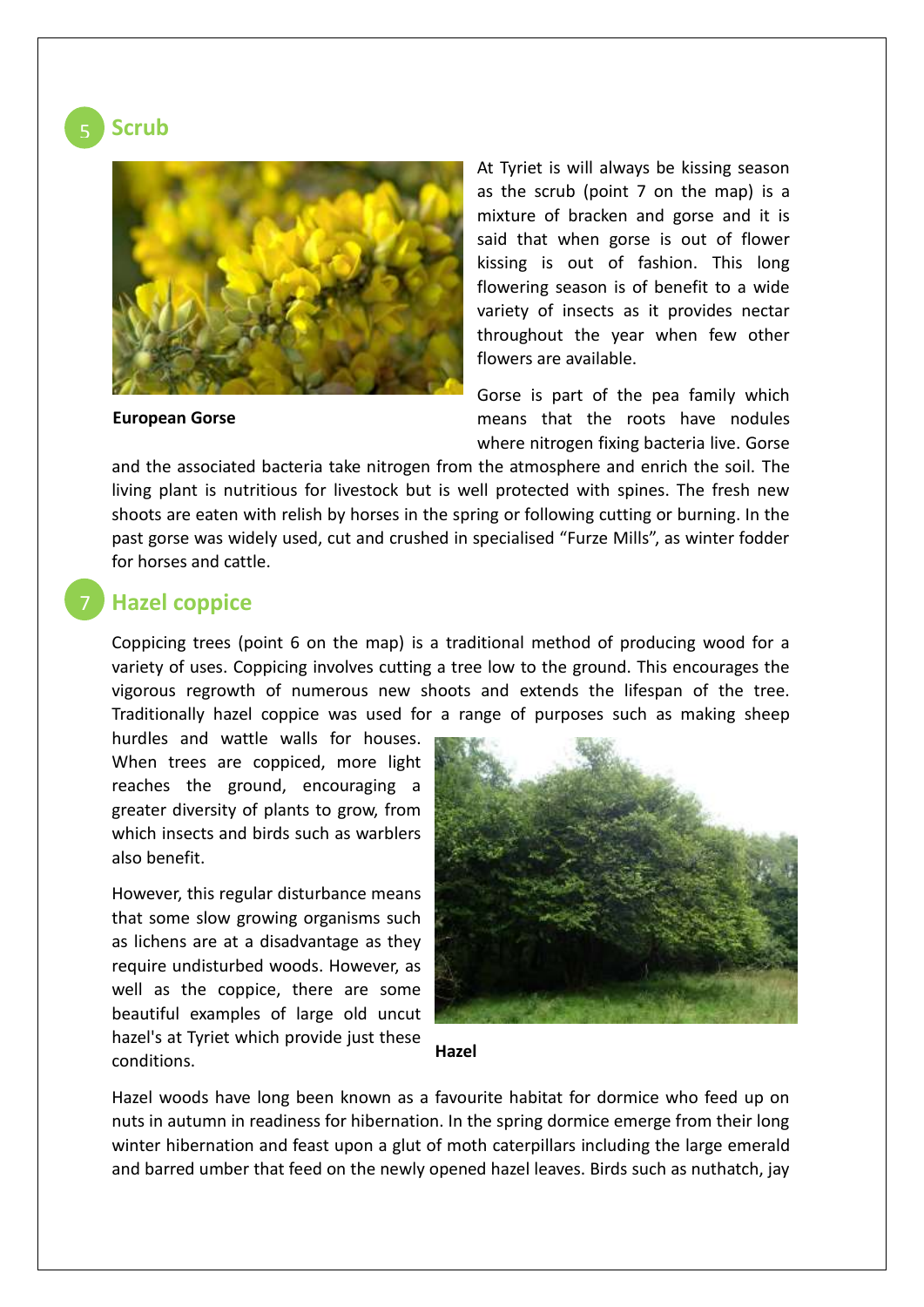and various tits also take their share of the nut crop. Some of these may be dropped or lost and in this way new trees become established.

#### **Field boundaries** 8

The edges of the fields and the field boundaries at Tyriet are particularly special. Many of the boundaries have remained unchanged for hundreds of years. The old banks and stone walls are a refuge for many plants and animals such as wood mice and voles find a home among their many crevices. The boundaries are dotted with many ancient old trees. Unlike woodland trees, these "hedgerow trees" have grown for centuries

competition and have developed huge,



**Large Emerald**

spreading crowns with massive horizontal boughs weighed down with mosses, ferns and lichens.

### **Otters**

9

Otters are semi-aquatic animals, living along rivers and are often shy, solitary animals, most active around dusk and throughout the night. Otter numbers had been in severe



decline due to habitat loss and as a result of poor water quality. Thankfully though conservation measures have helped their populations to recover in recent decades. And now otters are regularly seen in suitable parts of Pembrokeshire. Otters typically set up their dens in wooded areas, along the river banks in hollow trees or in reed beds. They require clean rivers with plenty of fish and amphibians to hunt. Otters can

#### **Otter**

move competently in water and overland and may travel large distances, up to 26 miles in one night. Otters can be seen feeding in the daytime too and, on any riverside walk, it is worth keeping very quiet and keeping a good watch on the river.

## 10

#### **Bats**

A bat survey was conducted at Tyriet in which several species of bats were recorded. In addition to these recordings, lesser horseshoe, natterers, brown long eared, greater eshoe and barbastelle have all been recorded close to the farm. The whole of the Gwaun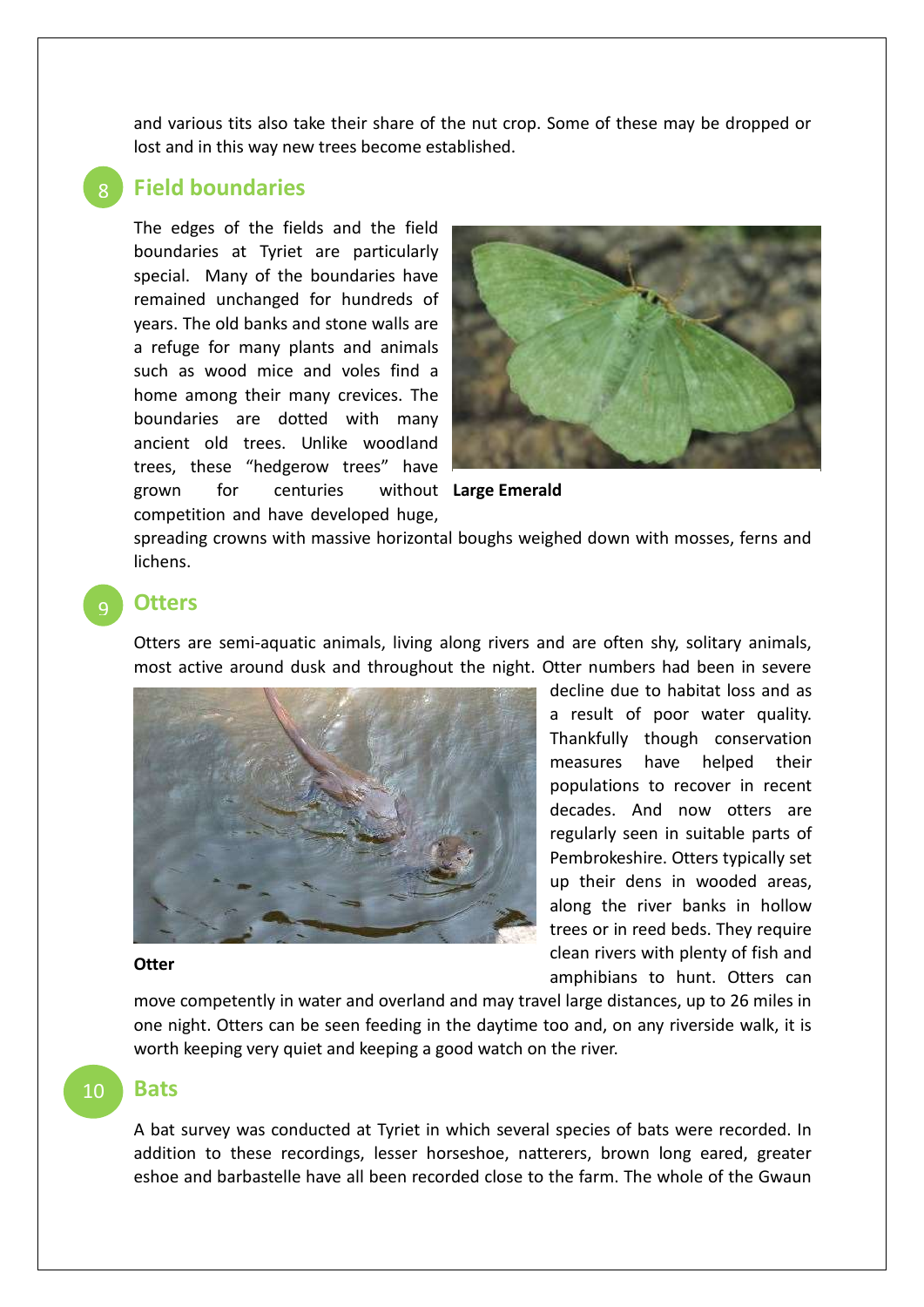Valley has a lot of good habitat for bats - it has large areas of woodland for roosting and lots of insects for foraging.

Horseshoe bats use wooded areas for foraging but are very unlikely to roost in the woods as they were originally cave dwellers that, in more recent years, have taken to roosting in the roof spaces in large country houses and churches. Many bats can be see just as it begins to get dark, feeding over the meadows and river.

#### **Birds** 11

Cuckoos are heard at Tyriet every year. This is good news as, despite being protected,

cuckoo numbers are in decline and, in many parts of the country, it is no longer possible to hear this herald of summer. After the gloomy winter months, cuckoos begin to arrive back in the UK during late April or early May, their calls proclaiming that summer is just around the corner.

However, the cuckoo has a dark secret - it is the most cunning and dangerous parasite in the animal kingdom. Unlike other birds, a mother cuckoo does not build her own nest. Instead, she will look for birds such as meadow pipits, dunnocks or reed warblers that already have a nest and eggs. With its marked resemblance to a bird of prey, the cuckoo will first frighten away the parent birds and then lay her own eggs in the nest. Upon hatching, the cuckoo chick will **Cuckoo**



push his siblings out of the nest - be it eggs or chicks! When the mother bird returns, she will find fewer and fewer chicks in the nest until eventually there remains a single cuckoo, demanding ever more food. Incredibly, the mother bird will devote all her time feeding the cuckoo, which often grows far larger than herself.



#### **Snipe**

Aside even from the cuckoo, Tyriet is a wonderful place to watch birds. buzzard and red kite are often seen overhead and you may catch a glimpse of a sparrowhawk hunting among the trees. Throughout the year Tyriet is home for a range of common birds such as blue and great tits, chaffinches, hedge sparrow, wrens, thrushes and many more. In spring and summer other birds begin to appear. The sound of the cuckoo drifts

across fields in early summer and a host of other birds such as redpolls, linnets, whitethroats and tree creepers can all be seen. In autumn and winter snipe feed on the wet pastures and woodcock shelter among the alder woods.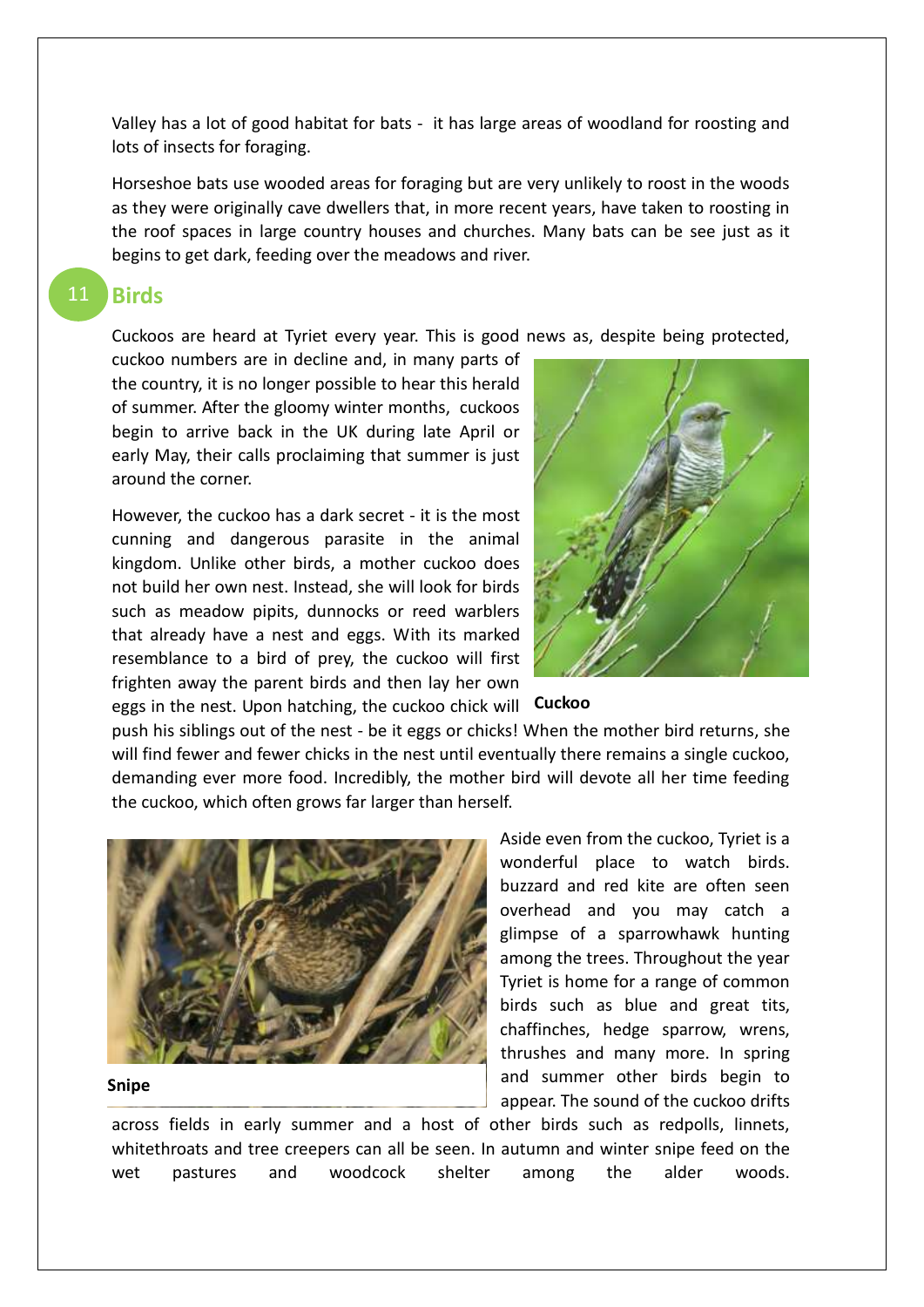## **Map of Tryriet**







Parc Cenedlaethol Arfordir Penfro **Pembrokeshire Coast National Park**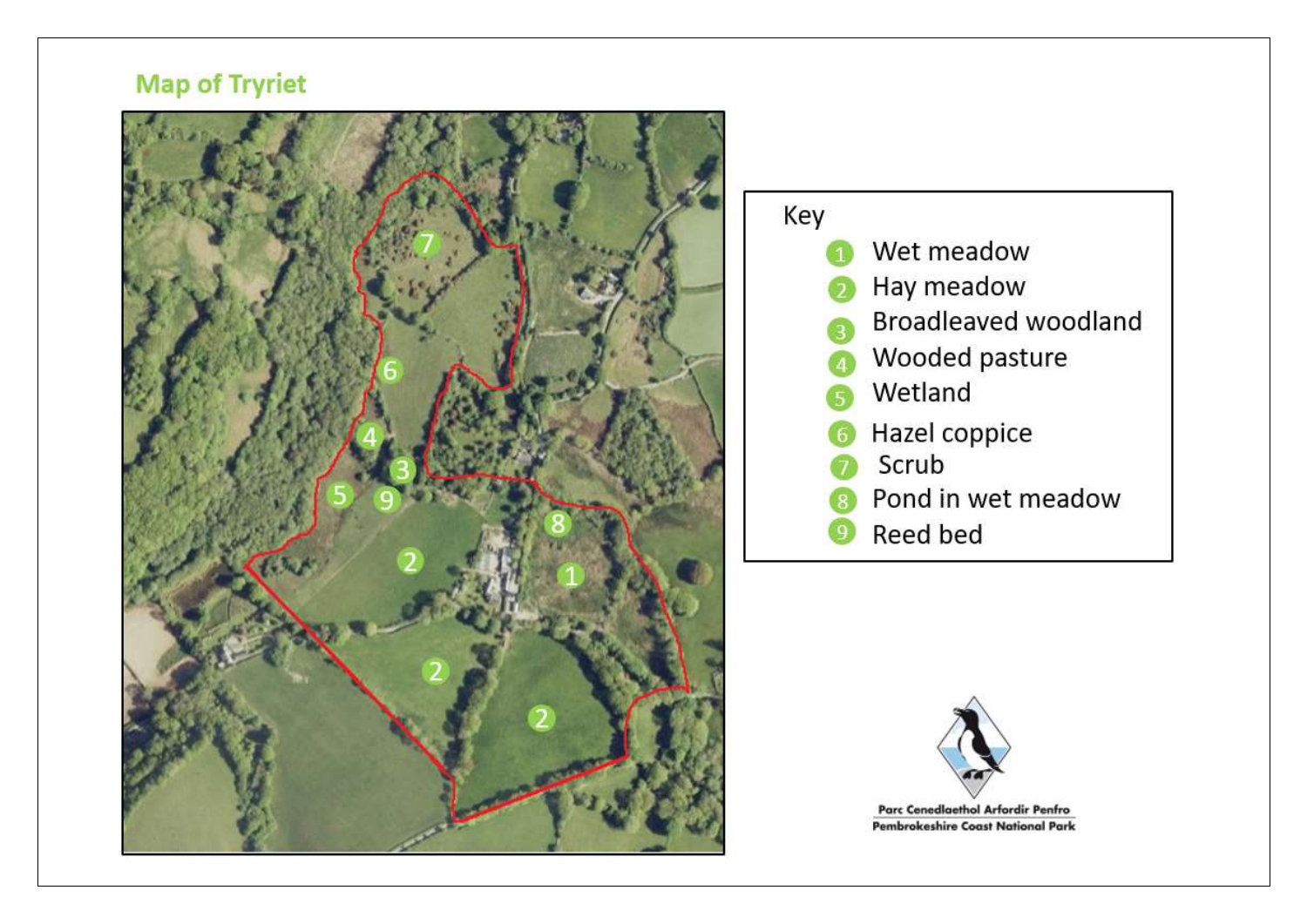#### **Further Afield**

There is a lot of wildlife to explore in North and West Pembrokeshire, here are a few ideas for places to go to help you experience some of the Pembrokeshire Coast National Park's iconic species and habitats.

#### **Woodlands**

Tyriet lies surrounded by the the Gwaun valley woodlands in the most heavily wooded part of the National Park. These woods form the North Pembrokeshire Woodlands Special Area of Conservation (SAC). This is made up of 6 Sites of Special Scientific Interest

between Llanychaer to the west and Pengelli Forest, near Eglwyswrw to the east. Pontfaen is a good starting point for a walk with parking as are Sychpant and Kilkiffeth. Stunted oak woodlands cling to the thin acidic soils on the valley sides. The woodlands are dominated by oaks which grow with lesser amounts of ash, hazel, birch, alder and willow. These woodlands have wonderful displays of spring flowers including bluebell, wood anemone, wood



#### **Ty Canol**

sorrel and wild garlic. They are also very important for ferns, mosses and lichens, the most recognisable of which is the striking "sausage beard lichen".



**Sausage beard lichen**

Ty Canol National Nature Reserve is a truly unique and wonderful place where you can experience the magical atmosphere of an upland oakwood with huge mossy boulders and stunted, gnarled old oak trees with branches dripping with mosses, ferns and lichens. These "Atlantic oakwoods" are restricted to the western, Atlantic coastal fringes of Britain that have a damp, humid climate with high rainfall and acidic soils. They have not been much altered by human activity and are recognised as Britain's "temperate rainforest".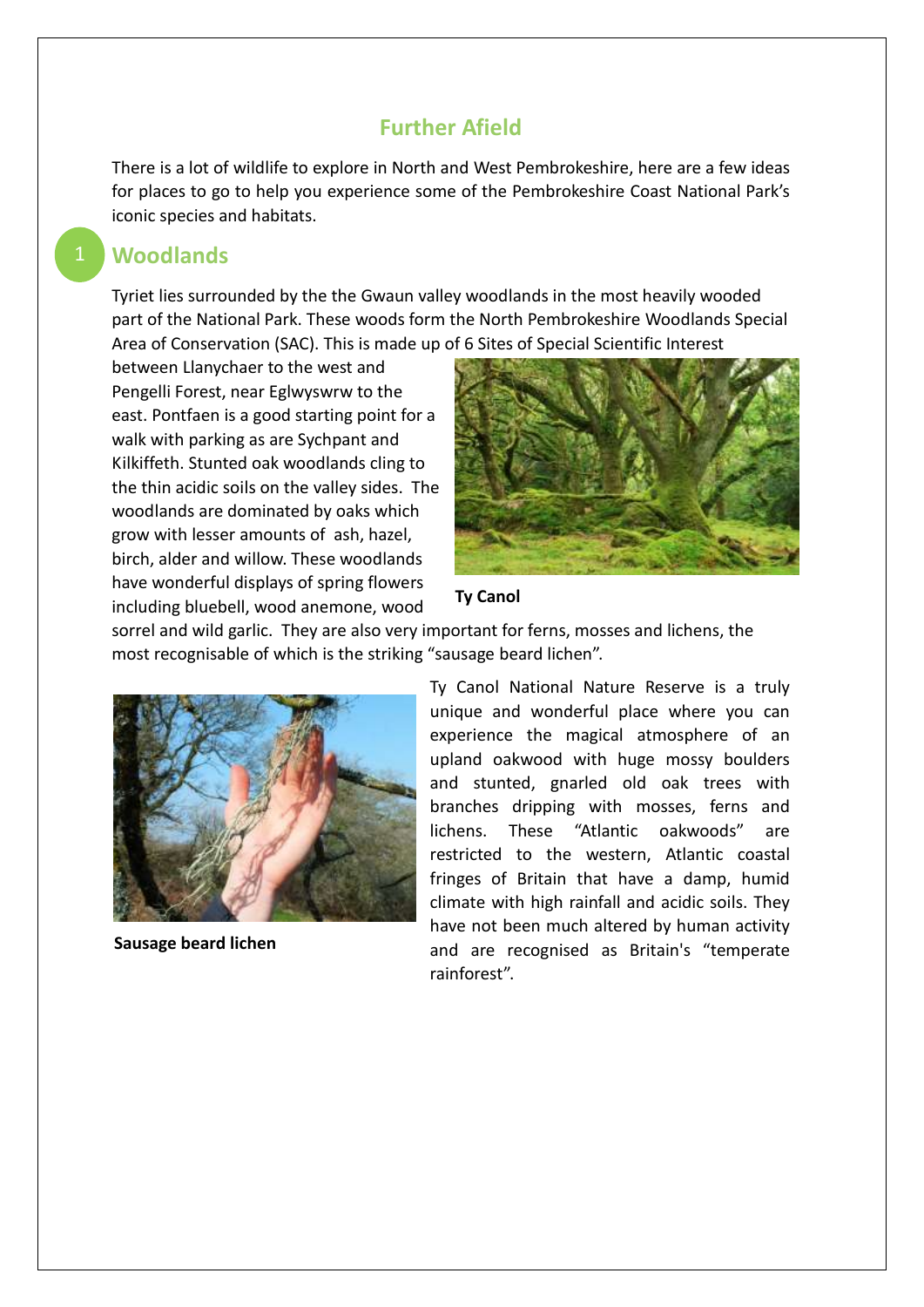## **The Preseli Hills and Carn Ingli** 2

The Preseli Hills and Carn Ingli are the most prominent features of the landscape of North Pembrokeshire and are a world away from the delights of the coast. On a clear day, a walk to the tops will be rewarded with spectacular views across much of Pembrokeshire.



A variety of birds of prey can be seen including kestrel, hen harrier and buzzard. The song of the skylark is the soundtrack to a warm summer day and linnets and stonechats (pictured below) can be seen perching on the tops of gorse bushes.

In the late summer and autumn the heathland comes alive as the heather and gorse bloom purple and yellow. In winter thousands of Golden Plover roost

#### **Stonechat**

on Carn Ingli when high tides bring a temporary halt to feeding on the nearby Nevern estuary.

#### **The North west Pembrokeshire Commons**

Near St David's lie the North west Pembrokeshire Commons, a group of ancient common lands once the property of the Bishops of St. David's. These commons are are wild places, open access land where one can roam in solitude in the company of a host of rare plants, birds and animals. Here you will find acres of heathlands, marshy grasslands and wetlands grazed by cattle and ponies. The commons are all designated as Special areas of Conservation, recognised as being of international importance. These





diverse sites are known to support well over 350 species of flowering plants including rarities such as Lesser Butterfly Orchid and lesser water plantain.

The commons also support a diverse range of invertebrates including the Marsh Fritillary butterfly, Scarlet Tiger moth, Small Red Damselfly, Hairy Dragonfly and Scarce Bluetailed Damselfly. Wintering wildfowl and birds of prey are plentiful. Hen Harriers roost on Dowrog Common, and Short-eared Owls on the St. David's Airfield Heaths. Merlin is a regular winter visitor too. Bewick's and

**Whooper Swan**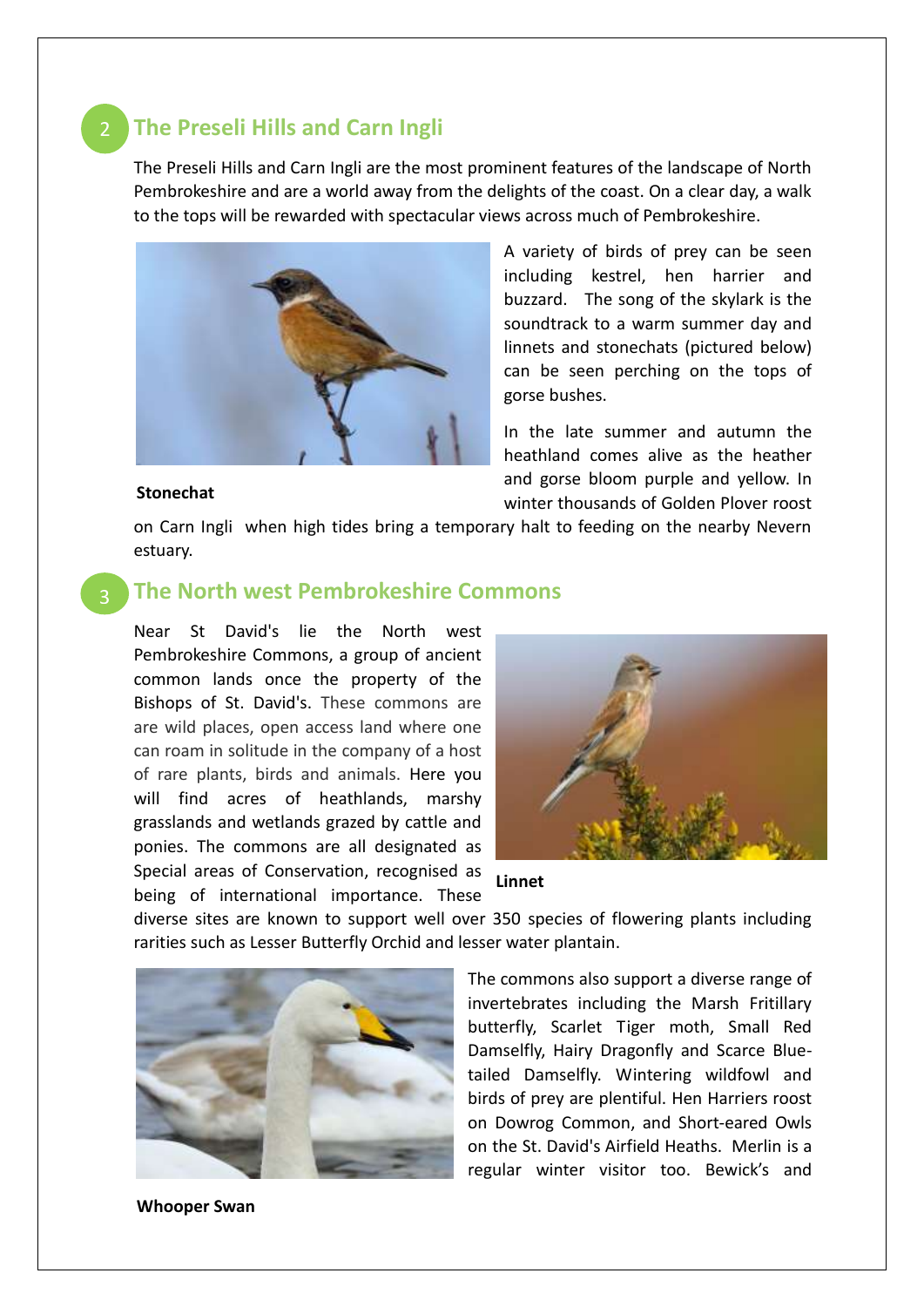Whooper Swans, Teal, Wigeon, Shoveler and Mallard can all be seen in winter at Dowrog Pool and on Trefeiddan Moor along with Snipe, Water Rail, Coot and Moorhen. The wetlands are also home to breeding Grasshopper Warblers, Reed Buntings and Sedge Warblers. Otters and Water Shrews have also been recorded, particularly along the River Alun that flows through Dowrog Common. In late summer and early autumn the commons come alive in a blaze of purple and yellow as the heather and gorse flower together in a glorious display.

## **St David's Head**

St. David's Head, or Penmaen Dewi in Welsh, epitomises all that's best about the Pembrokeshire Coast National Park – a remote, western location, sheer ancient cliffs, secluded golden bays, heather-clad hillsides and a wealth of wildlife. St. David's Head is

great place to see a wide variety of birds, so make sure you bring along your binoculars! The bird to look out for here is the chough, the rarest member of the crow family with a distinctive curved red bill and red legs. Choughs can be seen throughout the year flying as flocks or in small family groups. They have a distinctive call and they are often heard before they are seen. In Pembrokeshire there about 60 **Chough** breeding pairs nesting along the



cliffs. This represents almost half of the UK breeding population. Other birds occurring here include: peregrines, kestrels, ravens, gulls and gannets (Around 39,000 pairs of gannets nest on Grassholm island). Many songbirds find a home here too including wheatears, stonchats, linnets and whitethroats. The Dartford warbler is a real rarity, but one that has become a regular breeding bird on Pembrokeshire's coastal heaths.



Just to the east of the headland lies the Coetan Arthur, a megalithic chambered tomb, dating back to the late Neolithic period, whilst right on the tip of the headland lie the remains of an Iron Age fort.

**Gannet**